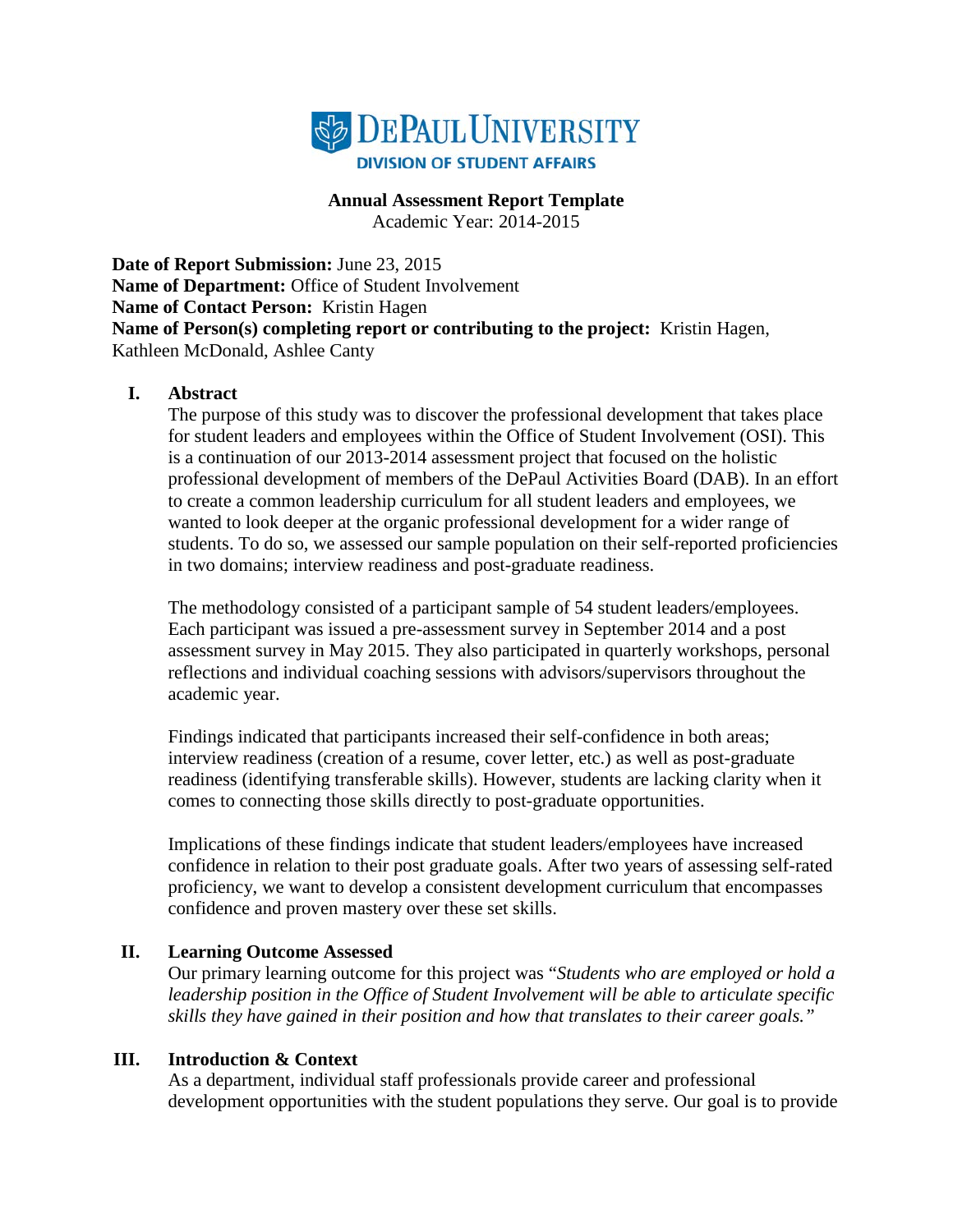meaningful experiences so students gain important skills to prepare them for their future goals. Even though individual advisors and supervisors provide professional development, we sought to understand what a wider range of students were gaining. As a result, how can we thread our work together, as a department, so any student (whether leader or employee) receives the same holistic development.

One of our departmental outcomes is "students who participate in Student Involvement programs and activities will be able to apply communication, critical thinking, and professional skills. This outcome has a direct tie to the divisional outcome of intellectual skills and practical competence which rolls into the university outcomes of "Intellectual and Creative Skill" and "Preparation for Career and Beyond".

This study also has direct connections to Vision2018 specifically Objective 1a (focus the entire community on student learning and success) and 4b (build a vibrant university community).

Objective 1a: Focus the entire community on student learning and success. As professionals, we know that learning does not operate solely within the confines of the classroom. As we look at the impact OSI has on the student experience, we want to provide one that is rich and meaningful for the students we mentor. Any touch point with our office can make the difference in feeling a sense of community and belonging. As we continue to enhance our supervisory and advisory models, our dedicated focus on the student experience only strengthens our offerings and support.

Objective 4b: Build a vibrant university community

College students do not operate in a vacuum, or traverse campus in a compartmentalized fashion. They do not consciously realize when they are in the curricular vs. co-curricular realm, or when they are walking out of "academic affairs country" and into "student affairs country". As a result, we want to provide students with skills that make them successful students and healthy individuals regardless of where they find themselves.

Our secondary learning outcome was also Students who are employed or hold a leadership position in the Office of Student Involvement will demonstrate knowledge on how to prepare for a job interview. Our main learning outcome was focused on transferrable skill acquisition and integration, however, a key component of that integration is the ability to communicate to future employers through resumes, cover letters, interviews, networking, etc.

To support our assessment project, we conducted an in-depth literature review. Our 2013- 2014 study uncovered the deep impact that curricular and co-curricular experiences have on a student's retention and post-graduate trajectory. Development of leadership skills, and in turn employability, is critical to student success and remains a key college outcome (Dugan & Komives, 2007). We are challenged to provide students with skills, competencies and proficiencies needed to compete in the global marketplace. Cocurricular involvement whether employment, leadership, community service, or other activities provides students with a greater platform for success (Astin, 1993; Stevenson &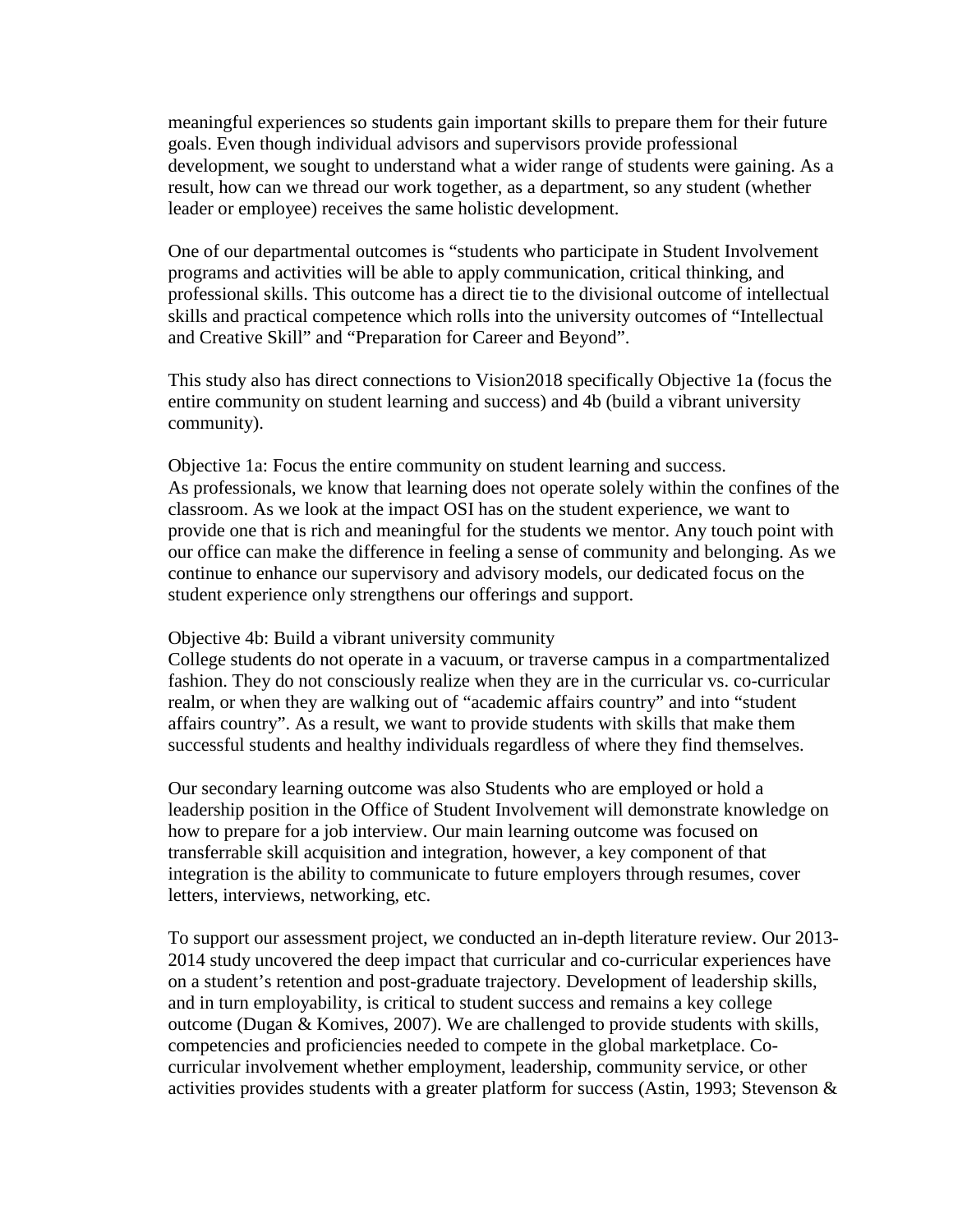Clegg, 2011). However, the way in which leadership development is administered can vary greatly. Our 2013-2014 and 2014-2015 studies investigated student's self-efficacy as it relates to their professional and leadership competencies. Prior to any development activity, it is imperative to assess student's base level of confidence in their skills. Dugan and Komives (2010) state that leadership educators must pay close attention to student's assessment of their own self-efficacy due to its high impact on leadership development. For instance, students with inflated self-efficacy may distance themselves from educational opportunities they feel are not worth their attention. Conversely, students with significantly deflated self-efficacy may not even pursue certain activities for fear they will fail. As a result, student affairs professionals need to keep a keen eye on students to prevent disengagement from activities that are perceived above or below their capabilities.

In addition to gauging self-efficacy, students need to be able to integrate and apply skills employers are seeking. These include teamwork, collaboration, reliability, communication, among others (Engelkeymeyer, 2012). However, it is not enough to just have these skills. Students need to be able to clearly communicate their value in terms of skills, abilities and attitudes to potential employers. It is not enough to train students on content knowledge or role-specific functions. Rather, it is important for abilities such as critical thinking, effective communication, leadership, teamwork, personal accountability and ethics to appear across the curriculum.

#### **IV. Data Collection & Methodology**

Participants in this study were executive leaders in Student Government Association (SGA), Interfraternity Council (IFC), Multicultural Greek Council (MGC), PanHellenic Council (PHC), DePaul Activities Board (DAB), DemonTHON, as well as our student employees (Front Desk Assistants, Finance Assistant, Creative Assistants, and Involvement Ambassadors). We only included student leaders and employees who had a direct supervisor/advisor that was a full-time staff member within our department. While OSI supports many different student organizations and leaders, our focus was on the common professional development themes amongst our targeted mentees.

We administered a pre-assessment survey in September 2014 to our original sample of 54 student leaders and employees. 35 students completed this survey. We also administered a post-assessment survey in May 2015, and 21 members of the original 54 sample completed this survey. Our final assessment tool was the Transferrable Skills Reflection Worksheet which 18 members of the original sample completed. Please see appendices I-III for all assessment tools.

The Student Involvement assessment team analyzed the data after the initial survey (September 2014) to identify emerging themes and to address any specific needs throughout the year. Based on this data, we catered our remaining winter and spring workshops to reflect what areas students felt they needed to improve on. The 2013-2014 study uncovered that students were looking for more development in areas of professional competencies (Domain I). Specifically, using LinkedIn was an area students wanted to improve upon last year. As we discovered, it was also a tool students wanted to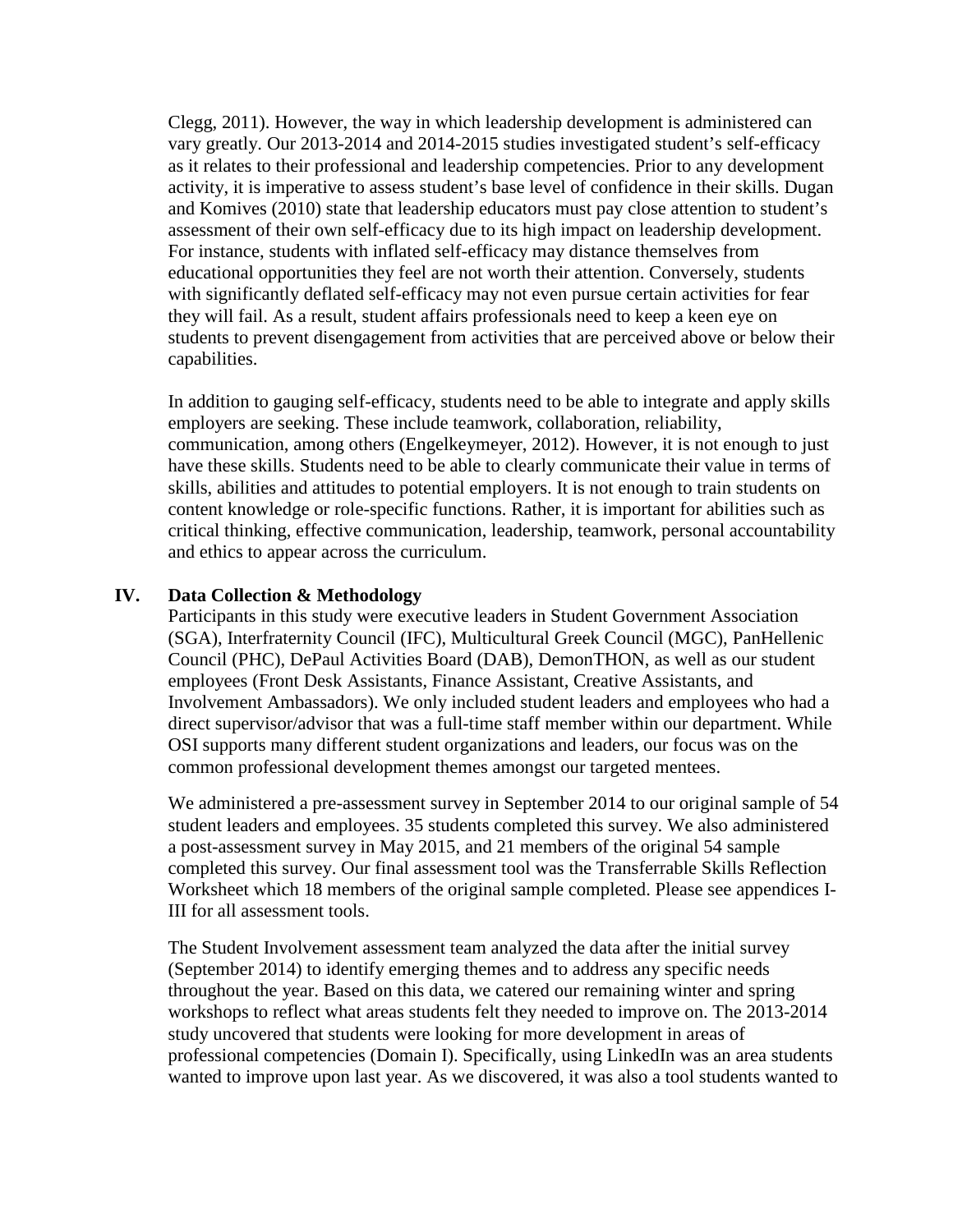improve upon this year. We tailored our workshops to reflect data from the 2013-2014 project as well as the data we collected in 2014-2015.

Our assessment was based primarily on self-reported confidence levels with skills related to interview readiness (Domain I) and post-graduate readiness (Domain II). As a result, all students who indicated their confidence level was "Pretty Confident" and "Extremely Confident" were categorized as "Acceptable Performance".

We informed all participants of the goals and structure of this assessment project via an initial introduction email as well as an announcement at each of the quarterly events. Participation in this project was optional. We did have information such as name, email, and position on our internal report documents. All digital documents are kept secure on our W drive folder, and hard copies are kept in a locked file cabinet. All identifying information on digital and hardcopies has been blocked out and will be destroyed at the completion of this project.

#### **V. Data & Results**

We began our assessment project with 54 individuals in our sample. This sample was increased significantly from our 2013-2014 project of 12 student leaders. From that sample, 35 completed the Pre Assessment Survey, 21 completed the Post Assessment Survey, and 18 completed the Transferrable Skills Reflection Worksheet. Our final response rate was 33%. Our final participant demographics were 4 male, and 14 female. 13 participants were student leaders, 4 were student employees, and 1 was both a leader and employee.

#### **Overall Pre and Post Assessment Comparative Results**

| <b>Pre Test</b>                    | <b>Mean</b> |
|------------------------------------|-------------|
| Domain I: Interview Readiness      | 3.86        |
| Domain II: Post Graduate Readiness | 4.08        |
|                                    |             |
| <b>Post Test</b>                   | <b>Mean</b> |
| Domain I: Interview Readiness      | 4.12        |
| Domain II: Post Graduate Readiness | 4.30        |

Self-reported on a scale of 1-5 1= extremely poor confidence 3= fair confidence 5= extremely confident

\**Please see appendix IV& V for corresponding graphs and charts.* 

When asked "How will you use your leadership experience to find a job?" students responded

*"What I have really learned this past year is all the skills we are developing as student leaders will be extremely beneficial to any career path. Being professional, communicating effectively, and*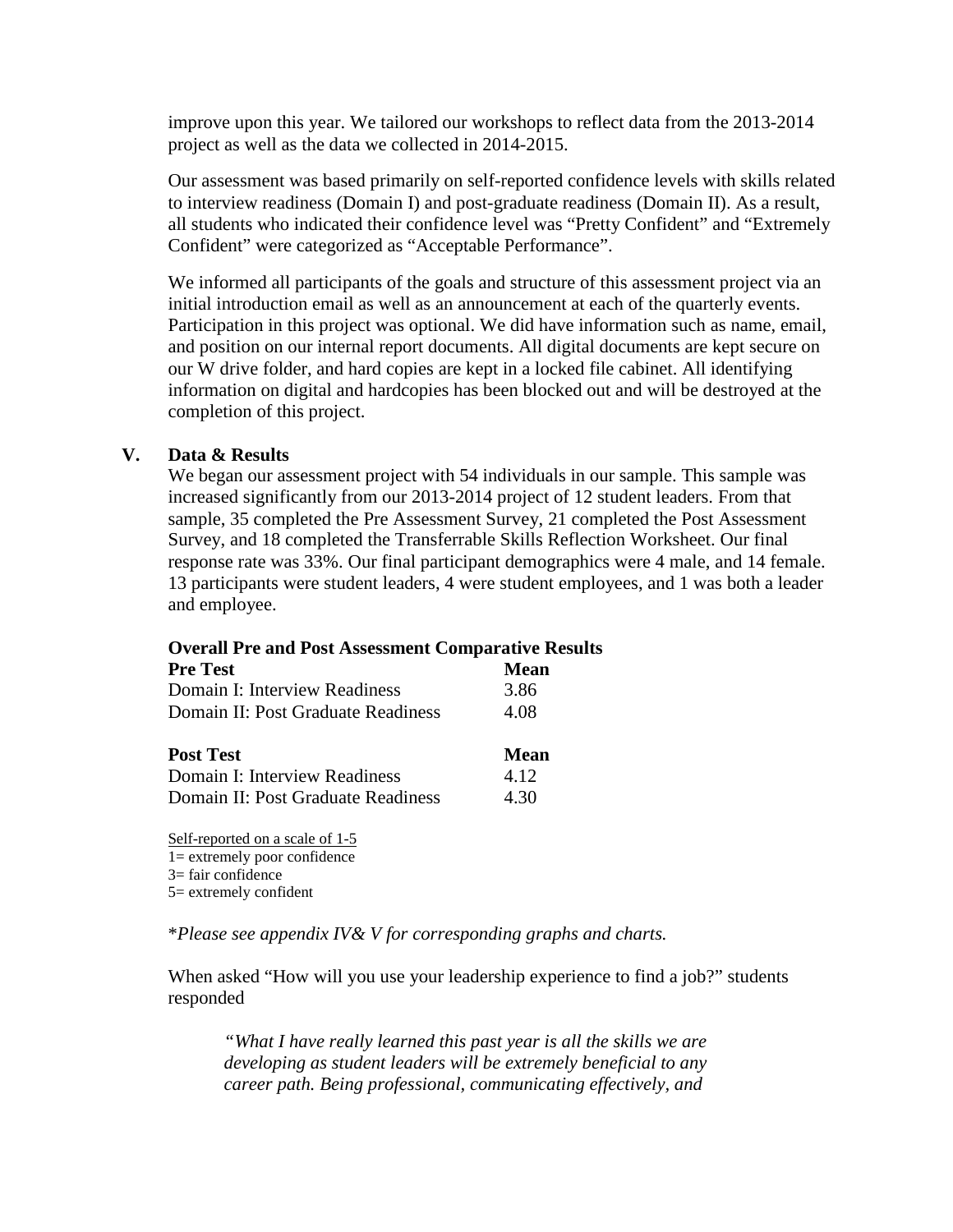*working as a team is a big aspect of any career and those are skills I feel much more confident about due to my leadership position."*

*"I like to think of my leadership experience as a 'practice job'. We're dealing with very similar situations to what we would experience in basically any post-college position and are learning very important skills that would allow us to be successful."*

| <b>Learning Outcome</b>                                                                                                                                                                                                               | <b>Number of Students</b><br><b>Assessed</b> | <b>Number of Students</b><br>with Acceptable or<br><b>Better Performance</b> |
|---------------------------------------------------------------------------------------------------------------------------------------------------------------------------------------------------------------------------------------|----------------------------------------------|------------------------------------------------------------------------------|
| Students who are employed or hold a leadership<br>position in the Office of Student Involvement<br>will be able to articulate specific skills they have<br>gained in their position and how that translates<br>to their career goals. | 35                                           | 18                                                                           |

### **VI. Discussion & Interpretation of Results**

Key Quantitative Findings

- Domain I had the largest overall increase by 6%, however the margin is slight as Domain II increased by 5.3%
- The top three individual skills participants felt they improved were use of LinkedIn  $(+17%)$ , problem solving  $(+10.5%)$ , and resume writing  $(+9.9%)$
- The three individual skills participants felt the least amount of improvement were event planning (-1.9%), networking (-1.3%), and event management (+0.7%)
- In Domain I (Interview Readiness), participants felt they improved the most in relation to their resume (52%) LinkedIn profile (33%) and professionalism (29%)
- In Domain II (Post-graduate Readiness), participants felt they improved the most in relation to public speaking (52%), problem solving (43%) and time management (43%).

Key Qualitative Findings

- The top three transferrable skills participants identified in their current position(s) were communication, budget management and project management.
- Overall, student leaders and employees were able to articulate specific skills they learned in their position. However, many students had difficulty clearly articulating how those skills connect to their post-graduation goals.
- Participants identified communication as one of the major transferrable skills they learned in their position(s). In Domain I, students reported the lowest levels of self-confidence in areas that involved communication (cover letter writing, networking, professionalism, etc.), but higher levels of confidence in communication-related skills in Domain II (public speaking, engaging an audience, etc.).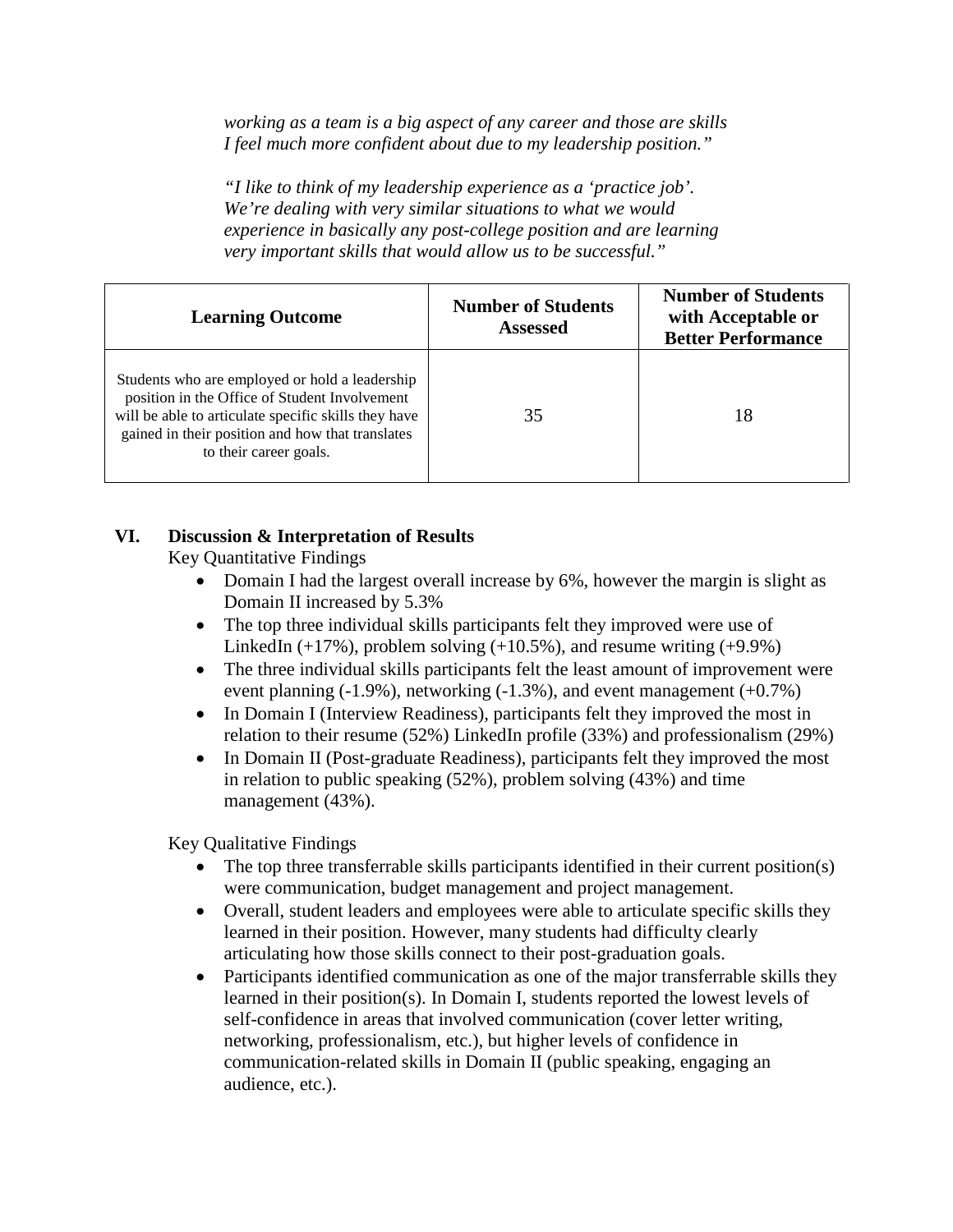In the 2013-2014 study, participants indicated a desire to learn more about LinkedIn and improve their profile. As a result, we dedicated an entire workshop to LinkedIn for the 2014-2015 study. Overall, we were surprised to see that students still ranked LinkedIn lower than the other areas in Domain I. Although college students are assumed to have proficiency in all areas of social media, it is clear we need to dedicate consistent and purposeful attention to helping students learn how to leverage this networking platform. Overall students were less confident in relation to Domain I (Interview Readiness) than they were Domain II (Post Graduate Readiness). It is clear students are learning key transferrable skills (time management, reliability, public speaking, etc.). However, they need more coaching on how they can connect that to their future goals. Our primary learning outcome was for students to be able to identify transferable skills and articulate their relevance for future opportunities. They can pinpoint key transferrable skills; however they still need advising on how exactly those skills "transfer" to their future work.

Career readiness does not just happen within the Career Center. As higher education professionals, career coaching and advising is imperative across the curricular and cocurricular spheres. In our programming work with students, we spend time and energy training them to perform their job responsibilities and checking in on progress. It is clear that students need not only training and encouragement, but they need their advisor/supervisor to close the loop and help them identify context and application for their skills and accomplishments.

Our 2014-2015 study did encounter challenges and barriers. One main challenge of our project was that we focused primarily on self-reported confidence levels. While confidence in skills is an important factor, it is beneficial to pair that data with common rubrics specifically evaluating these skills and whether their proficiency matches their confidence. In future applications, we hope to pair students perceptions with advisor/supervisor assessment of their proficiency. Our sample size was considerably larger than our pilot study, and participation was optional. As a result, it was difficult to get students to participate in workshops and assessment tools. For future reference, we hope to build in greater advisor/supervisor involvement and incentives for participants.

#### **VII. Recommendations and Plans for Action**

Results will be shared with supervisors/advisors during summer 2015 and with participants during the 2015-2016 academic year. As our department incorporates leadership into our program offerings, we hope to create a common curriculum for all OSI student leaders and employees. The 2013-2014 and 2014-2015 studies will provide a greater context for what this curriculum might look like. We hope to create this curriculum during the 2015-2016 academic year and formally execute it in 2016-2017. In the meantime, we will look closer at each specific skill area and develop targeted activities to encourage continued development in post graduate readiness and enhance development in interview readiness.

The scope of responsibilities amongst the student leaders and employees within OSI are varied. We have students who focus on advocacy, customer service, budget management,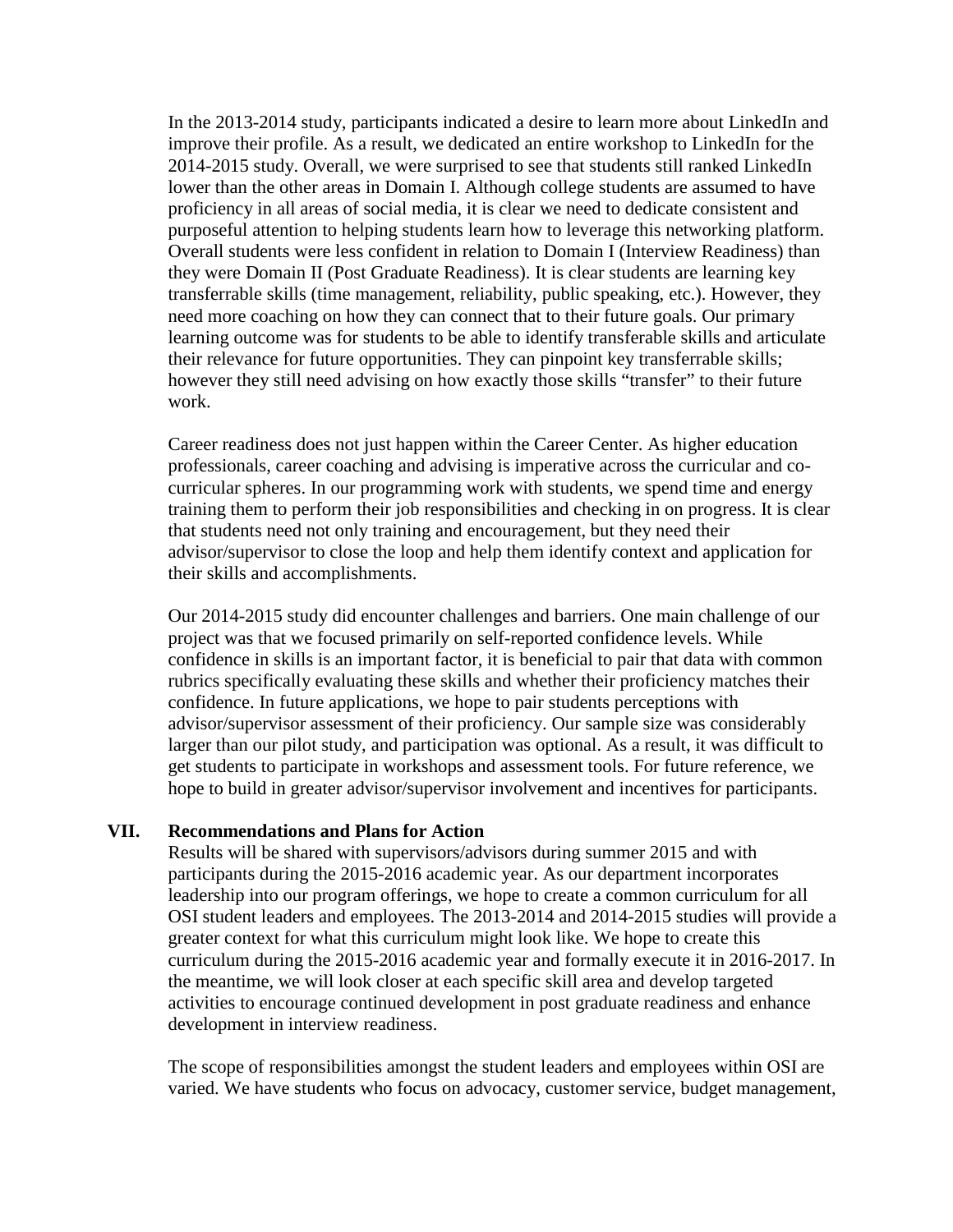design and more. It can be difficult to determine an absolute common curriculum that will suit all their needs. The career communication strategy for a graphic designer differs greatly from that of an accountant. As a result, each individual advisor/supervisor will have to cater the curriculum to suit their student's needs. We hope to work together and develop these individual branches with full departmental feedback and support.

In addition, many of the student leaders and employees who were a part of this study have graduated. While there are some common themes that can apply to our current students, it is important to also ask our new leaders and employees their perceived abilities in these areas and what they want to work on.

## **Appendix I: Pre Assessment Survey**

Leadership Development Assessment

This survey is to better understand the desired areas of growth for student leaders within the Office of Student Involvement. Please answer the following questions and note that each individual's answers will only be accessible by ones supervisor.

Full name:

Please mark all of the following that you are a part of: Check all that apply.

- DemonTHON
- **DePaul Activities Board**
- $\Box$  Fraternity/Sorority Life
- $\Box$  OSI Ambassadors
- **OSI** Marketing Team
- $\Box$  OSI Student Assistants
- $\Box$  Student Government Association
	- 1. Position(s) title: If you are in more than one organization, please be specific.
	- 2. Rank your skills in relation to your current position(s) in the Office of Student Involvement: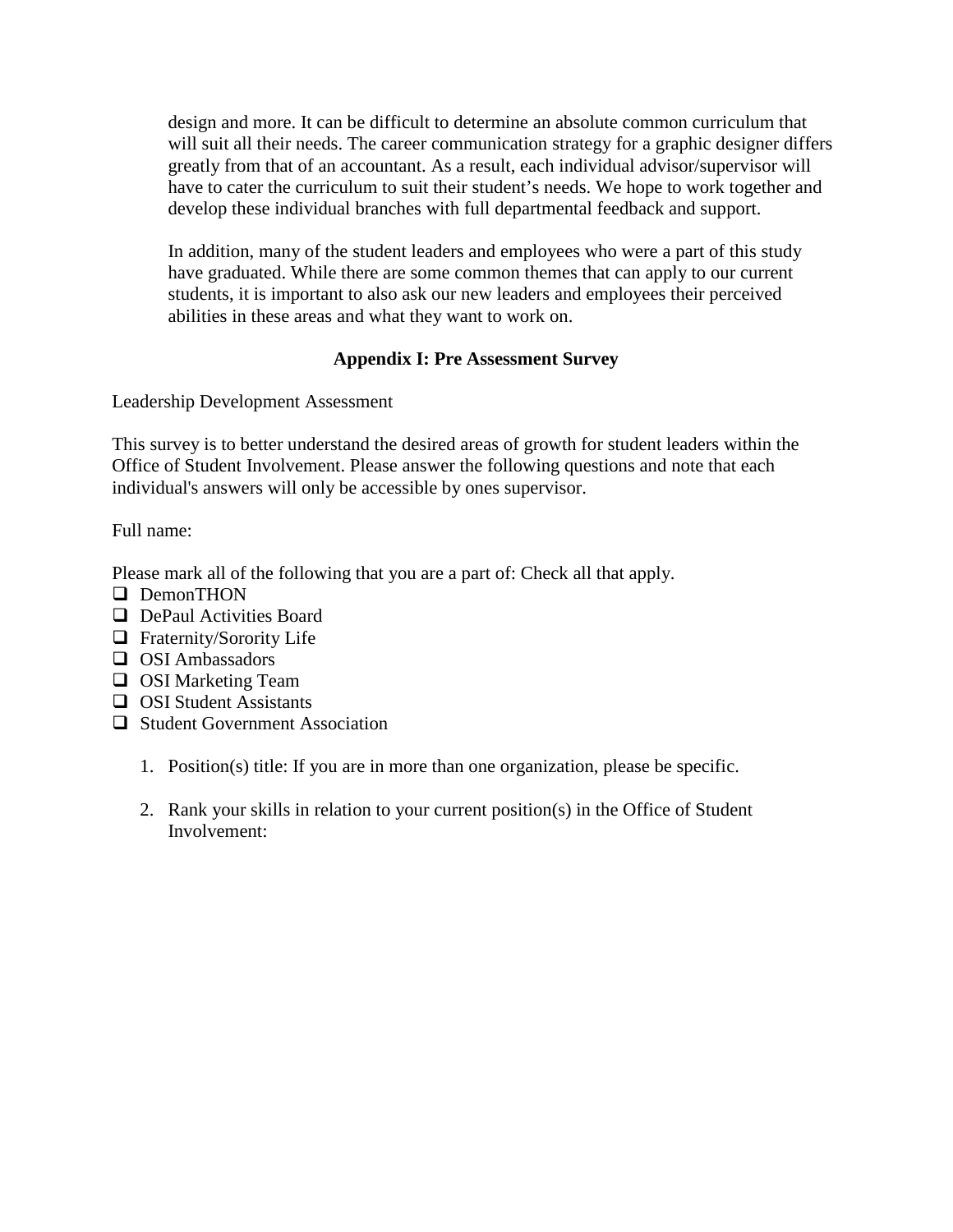|                                            | Extremely<br>poor | Not good | Fair     | Pretty high | Extremely<br>high | N/A      |
|--------------------------------------------|-------------------|----------|----------|-------------|-------------------|----------|
| My<br>organizational<br>skills             | $\mathsf{O}$      | ∩        | $\Omega$ | $\Omega$    | $\circ$           | $\Omega$ |
| My verbal<br>communication<br>skills       | $\circ$           | $\Omega$ | $\Omega$ | ∩           | $\bigcirc$        | $\Omega$ |
| My marketing<br>skills                     | O                 | ∩        | $\Omega$ | ∩           | $\Omega$          | $\Omega$ |
| My knowledge<br>of social media<br>outlets | $\Omega$          | ∩        | $\Omega$ | ∩           | $\Omega$          | $\Omega$ |
| My level of<br>creativity                  | ∩                 | $\Omega$ | $\Omega$ | $\Omega$    | $\Omega$          | $\Omega$ |
| My level of<br>self confidence             | O                 | $\Omega$ | Q        | $\Omega$    | $\Omega$          | $\Omega$ |
| My overall<br>attitude                     | ∩                 | ∩        | O        | ∩           | $\Omega$          | $\Omega$ |

# 3. Please rank your confidence in the following professional competencies:

|                                                   | Not at all<br>confident | Somewhat<br>confident | Fair     | Pretty confident | Extremely<br>confident |
|---------------------------------------------------|-------------------------|-----------------------|----------|------------------|------------------------|
| My ability to use<br>LinkedIn                     | $\bigcirc$              | $\bigcirc$            | $\circ$  | $\circ$          | $\circ$                |
| My ability to<br>create a resume                  | $\circ$                 | $\circ$               | $\circ$  | $\circ$          | $\circ$                |
| My ability to<br>create a cover<br>letter         | $\circ$                 | $\circ$               | $\Omega$ | $\bigcirc$       | $\circ$                |
| My ability to<br>work with staff<br>professionals | $\circ$                 | $\circ$               | $\Omega$ | $\Omega$         | $\circ$                |
| My ability to<br>work with other<br>professionals | $\circ$                 | $\circ$               | $\Omega$ | $\Omega$         | $\circ$                |
| My networking<br>skills                           | $\circ$                 | $\overline{O}$        | $\Omega$ | $\bigcirc$       | $\circ$                |
| My interviewing<br>skills                         | $\circ$                 | $\circ$               | $\Omega$ | $\bigcirc$       | $\circ$                |
| My email<br>professionalism                       | $\circ$                 | $\circ$               | $\Omega$ | $\circ$          | $\circ$                |
| My overall level<br>$\sigma$ f<br>professionalism | $\circ$                 | $\Omega$              | $\Omega$ | $\Omega$         | $\circ$                |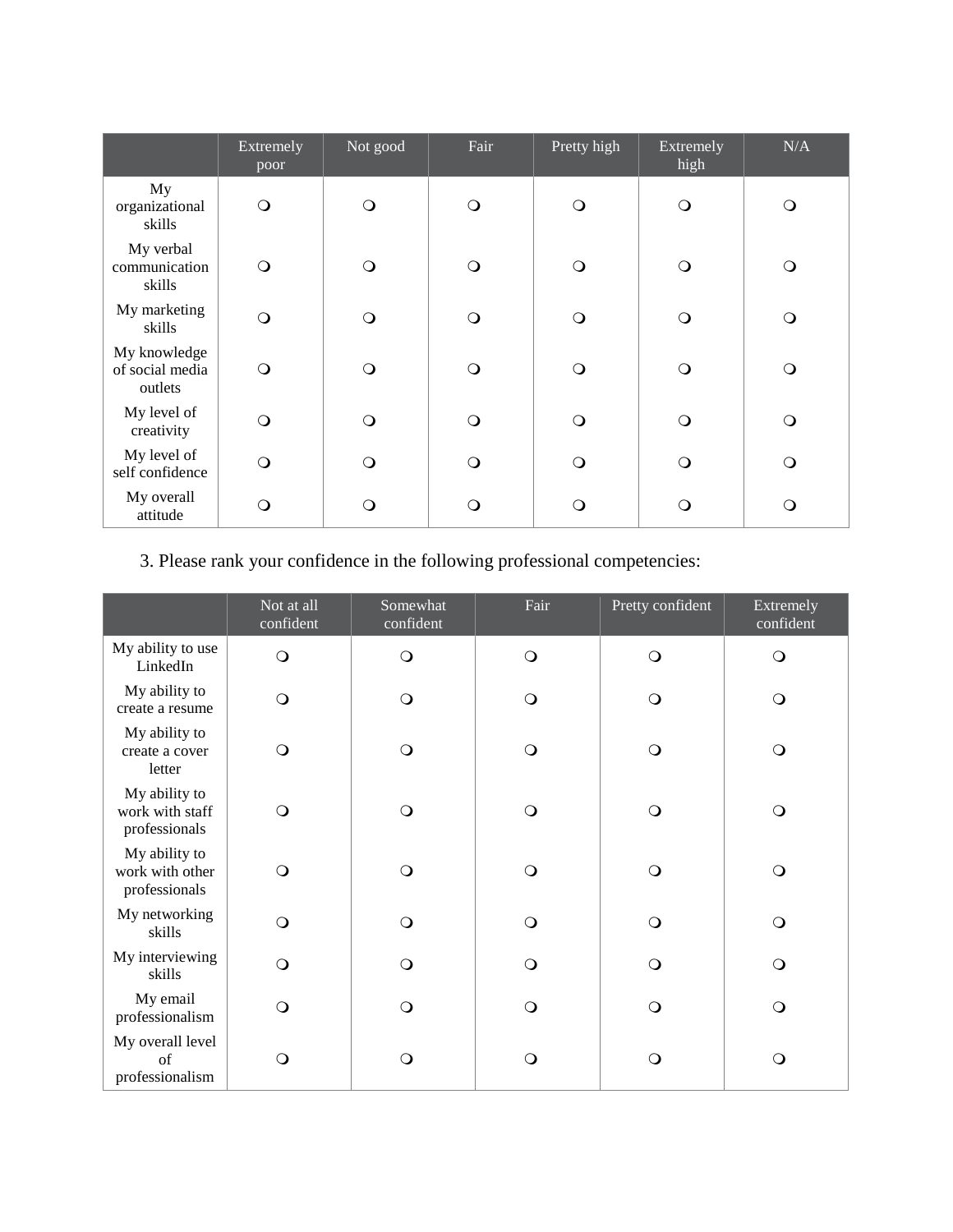|  |  | 4. Please rank your confidence in the following leadership development competencies: |
|--|--|--------------------------------------------------------------------------------------|
|  |  |                                                                                      |

|                                                        | Not at all<br>confident | Somewhat<br>confident | Fair           | Pretty<br>confident | Extremely<br>confident | $\rm N/A$  |
|--------------------------------------------------------|-------------------------|-----------------------|----------------|---------------------|------------------------|------------|
| My ability to<br>speak in front<br>of an<br>audience   | $\circ$                 | $\mathsf{O}$          | $\mathbf O$    | $\bigcirc$          | $\bigcirc$             | $\bigcirc$ |
| My ability to<br>delegate tasks                        | $\circ$                 | $\bigcirc$            | $\bigcirc$     | $\bigcirc$          | $\bigcirc$             | $\bigcirc$ |
| My ability to<br>inspire others                        | $\circ$                 | $\mathsf{O}$          | $\bigcirc$     | $\bigcirc$          | $\bigcirc$             | $\bigcirc$ |
| My ability to<br>engage a<br>room of<br>people         | $\circ$                 | $\bigcirc$            | $\mathbf O$    | $\bigcirc$          | $\bigcirc$             | $\bigcirc$ |
| My ability to<br>problem<br>solve                      | $\bigcirc$              | $\mathsf{O}$          | $\bigcirc$     | $\bigcirc$          | $\bigcirc$             | $\bigcirc$ |
| My ability to<br>go above and<br>beyond                | $\circ$                 | $\bigcirc$            | $\bigcirc$     | $\bigcirc$          | $\bigcirc$             | $\bigcirc$ |
| My ability to<br>take<br>constructive<br>criticism     | $\bigcirc$              | $\mathsf{O}$          | $\bigcirc$     | $\mathbf O$         | $\bigcirc$             | $\bigcirc$ |
| My ability to<br>give<br>constructive<br>criticism     | $\circ$                 | $\bigcirc$            | $\overline{O}$ | $\bigcirc$          | $\bigcirc$             | $\bigcirc$ |
| My ability to<br>collaborate<br>with others            | $\circ$                 | $\bigcirc$            | $\bigcirc$     | $\bigcirc$          | $\bigcirc$             | $\bigcirc$ |
| My time<br>management<br>skills (not<br>procrastinate) | $\circ$                 | $\bigcirc$            | $\bigcirc$     | $\bigcirc$          | $\bigcirc$             | $\bigcirc$ |
| My level of<br>reliability                             | $\bigcirc$              | $\bigcirc$            | $\mathbf O$    | $\bigcirc$          | $\bigcirc$             | $\bigcirc$ |
| My ability to<br>be a role<br>model to<br>others       | $\bigcirc$              | $\bigcirc$            | $\bigcirc$     | $\bigcirc$          | $\bigcirc$             | $\bigcirc$ |
| My ability to<br>run an<br>effective<br>meeting        | $\circ$                 | $\bigcirc$            | $\bigcirc$     | $\bigcirc$          | $\bigcirc$             | $\bigcirc$ |
| My ability to<br>take initiative                       | $\bigcirc$              | $\bigcirc$            | $\bigcirc$     | $\mathsf{O}$        | $\bigcirc$             | $\bigcirc$ |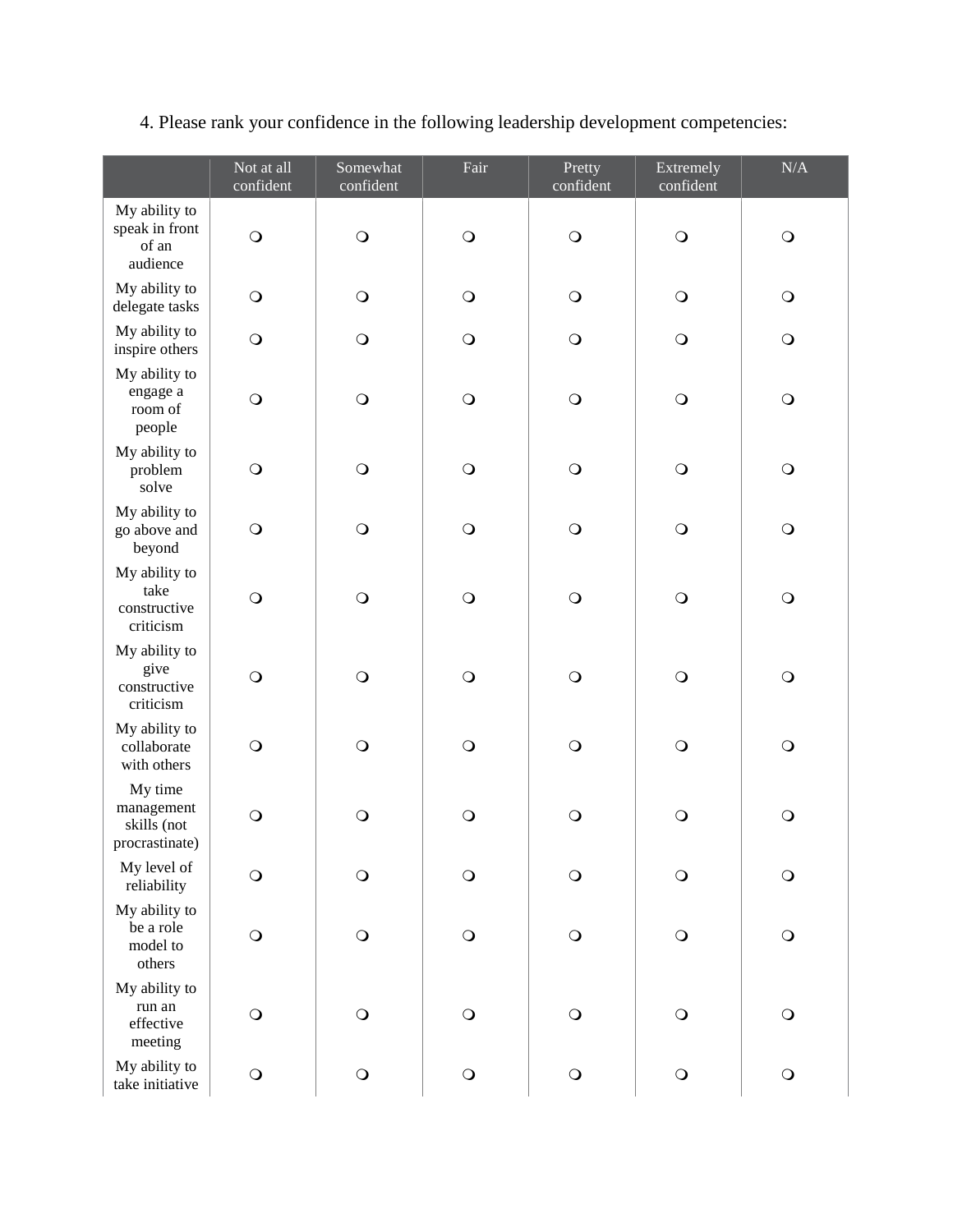| My teamwork<br>skills            |            | ر | a | O |  |
|----------------------------------|------------|---|---|---|--|
| My customer<br>service skills    | $\bigcirc$ | ر |   | O |  |
| My event<br>management<br>skills |            |   |   | Ő |  |
| My event<br>planning<br>skills   |            | ر |   | Ő |  |

- $\Box$  What other skills areas would you like to improve upon?
- $\Box$  Mark all of the following items that you would like to improve on: Please check at least five.
- $\Box$  My organizational skills
- $\Box$  My verbal communication skills
- $\Box$  My marketing skills
- $\Box$  My knowledge of social media outlets
- $\Box$  My level of creativity
- My level of self confidence
- $\Box$  My overall attitude
- $\Box$  My ability to use LinkedIn
- $\Box$  My ability to create a resume
- $\Box$  My ability to create a cover letter
- $\Box$  My ability to work with staff professionals
- $\Box$  My ability to work with other professionals
- $\Box$  My networking skills
- $\Box$  My interviewing skills
- $\Box$  My email professionalism
- $\Box$  My overall professionalism
- $\Box$  My ability to speak in front of an audience
- $\Box$  My ability to delegate tasks
- $\Box$  My ability to inspire others
- $\Box$  My ability to engage a room of people
- $\Box$  My ability to problem solve
- $\Box$  My ability to go above and beyond
- $\Box$  My ability to take constructive criticism
- $\Box$  My ability to give constructive criticism
- $\Box$  My ability to collaborate with others
- $\Box$  My time management skills (not procrastinate)
- $\Box$  My level of reliability
- $\Box$  My ability to be a role model to others
- $\Box$  My ability to run an effective meeting
- $\Box$  My ability to take initiative
- $\Box$  My teamwork skills
- $\Box$  My customer service skills
- $\Box$  My event management skills
- $\Box$  My event planning skills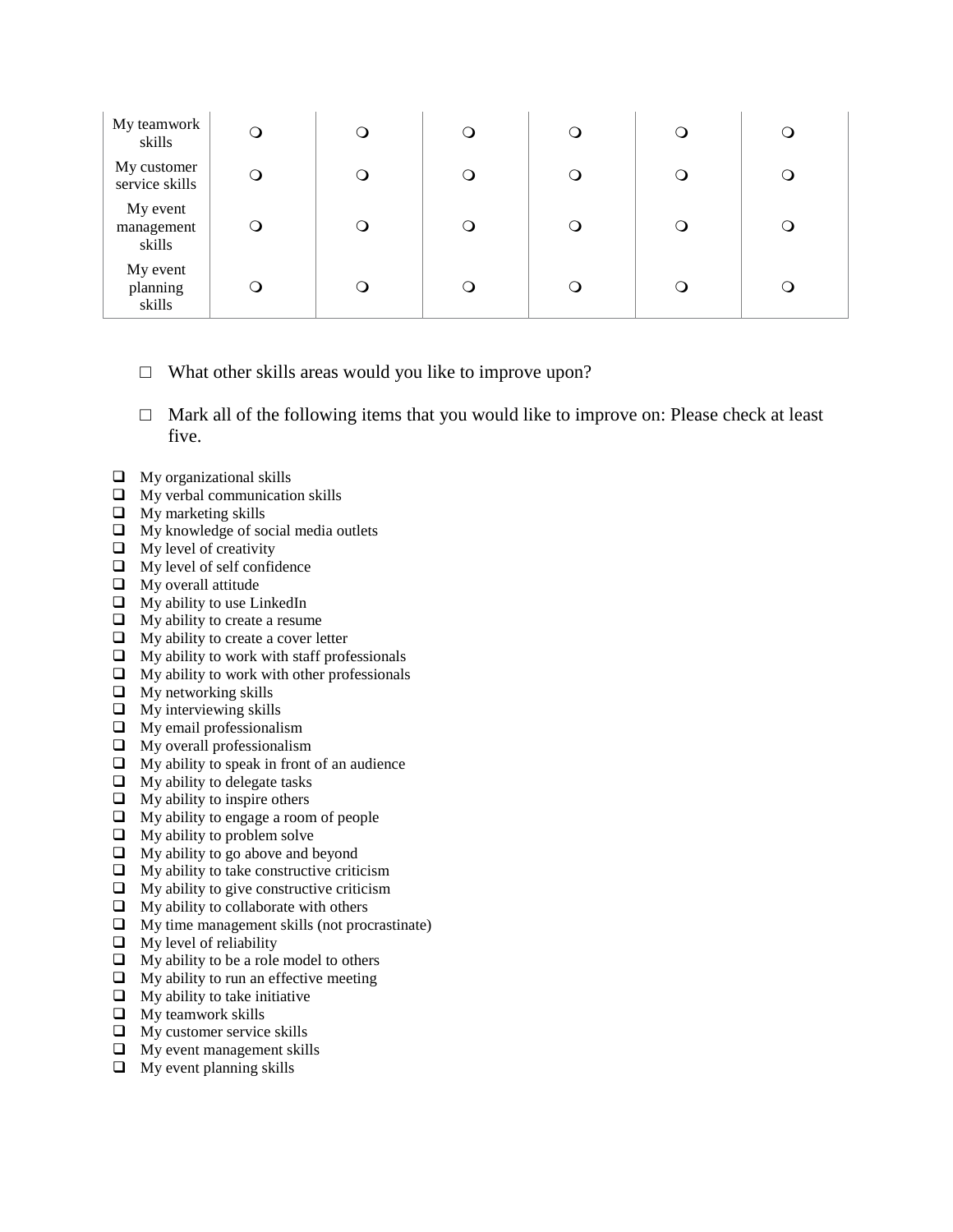$\Box$  Given the areas that you would like to improve on, please rank your top five:

What I want to improve on the most: Second most: Third most: Fourth most: Fifth most:

- $\Box$  What skills are you currently using in your leadership position(s) that will help you with your career goals? Please explain.
- $\Box$  How much will the skills being gained in your leadership position help you with your career goals?

|                             | Extremely not<br>helpful | Somewhat<br>helpful | Neutral | It will help | <b>Extremely</b><br>helpful |
|-----------------------------|--------------------------|---------------------|---------|--------------|-----------------------------|
| Please rank your<br>answer: |                          |                     |         |              |                             |

 $\Box$  How will you use your leadership experience to find a job? Please explain.

#### **Appendix II: Post Assessment Survey**

#### **Leadership Development Assessment**

This survey is to better understand the desired areas of growth for student leaders within the Office of Student Involvement. Please answer the following questions and note that each individual's answers will only be accessible by ones supervisor.

- 1. Full name:
- 2. Position(s) title: If you are in more than one organization, please be specific.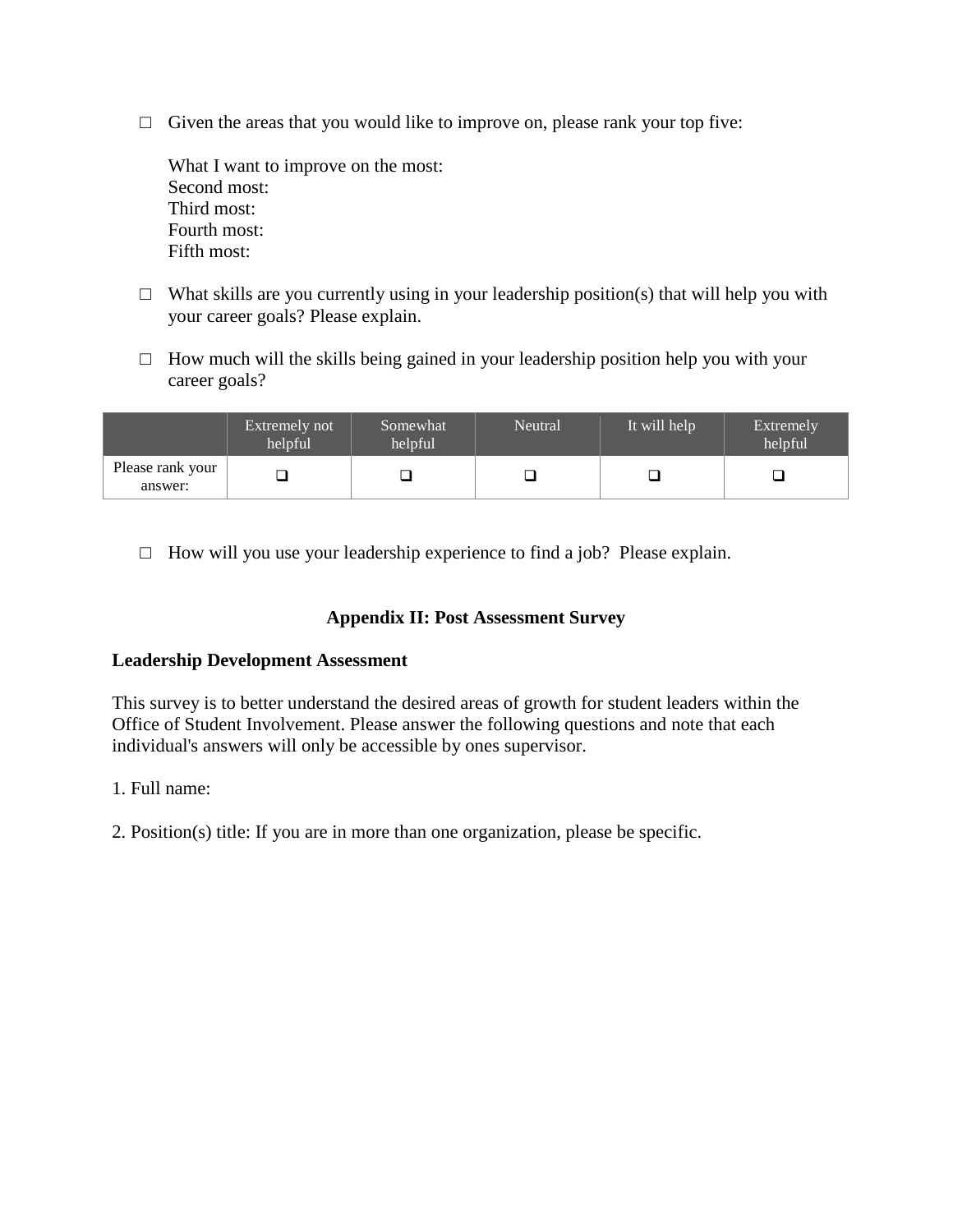|  | 3. Rank your skills in relation to your current position(s) in the Office of Student Involvement: |  |  |  |  |
|--|---------------------------------------------------------------------------------------------------|--|--|--|--|
|--|---------------------------------------------------------------------------------------------------|--|--|--|--|

|                                            | Extremely<br>poor | Not good | Fair   | Pretty high | Extremely<br>high | N/A    |
|--------------------------------------------|-------------------|----------|--------|-------------|-------------------|--------|
| My<br>organizational<br>skills             | $\Box$            | $\Box$   | $\Box$ | $\Box$      | $\Box$            | $\Box$ |
| My verbal<br>communication<br>skills       | $\Box$            | $\Box$   | $\Box$ | $\Box$      | П                 | $\Box$ |
| My marketing<br>skills                     | П                 | $\Box$   | □      | $\Box$      | П                 | $\Box$ |
| My knowledge<br>of social media<br>outlets | П                 | П        | П      | $\Box$      | П                 | $\Box$ |
| My level of<br>creativity                  | П                 | П        | П      | П           | П                 | $\Box$ |
| My level of<br>self confidence             | П                 | П        | П      | $\Box$      | П                 | $\Box$ |
| My overall<br>attitude                     | П                 | П        | П      | П           | П                 | $\Box$ |

## 4. Please rank your confidence in the following professional competencies:

|                                                   | Not at all<br>confident | Somewhat<br>confident | Fair   | Pretty confident | Extremely<br>confident |
|---------------------------------------------------|-------------------------|-----------------------|--------|------------------|------------------------|
| My ability to use<br>LinkedIn                     | $\Box$                  | $\Box$                | $\Box$ | $\Box$           | $\Box$                 |
| My ability to<br>create a resume                  | $\Box$                  | $\Box$                | $\Box$ | $\Box$           | $\Box$                 |
| My ability to<br>create a cover<br>letter         | $\Box$                  | $\Box$                | $\Box$ | $\Box$           | $\Box$                 |
| My ability to<br>work with staff<br>professionals | $\Box$                  | $\Box$                | $\Box$ | $\Box$           | $\Box$                 |
| My ability to<br>work with other<br>professionals | $\Box$                  | $\Box$                | $\Box$ | $\Box$           | $\Box$                 |
| My networking<br>skills                           | $\Box$                  | $\Box$                | $\Box$ | $\Box$           | $\Box$                 |
| My interviewing<br>skills                         | П                       | $\Box$                | $\Box$ | $\Box$           | $\Box$                 |
| My email<br>professionalism                       | $\Box$                  | $\Box$                | $\Box$ | $\Box$           | $\Box$                 |
| My overall level<br>of<br>professionalism         | П                       | $\Box$                | $\Box$ | $\Box$           | $\Box$                 |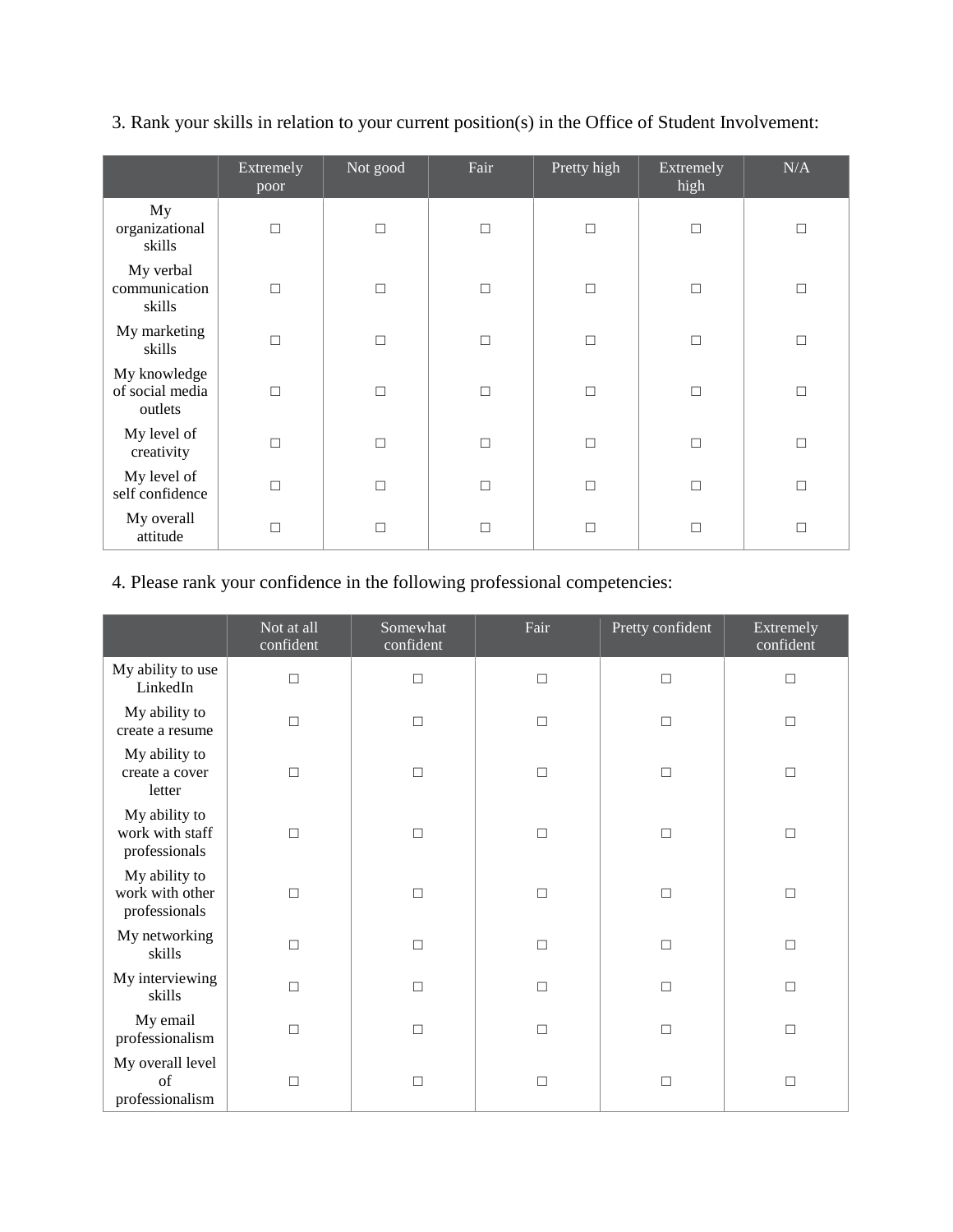|                                                        | Not at all<br>confident | Somewhat<br>confident | Fair            | Pretty<br>confident | Extremely<br>confident | $\rm N/A$ |
|--------------------------------------------------------|-------------------------|-----------------------|-----------------|---------------------|------------------------|-----------|
| My ability to<br>speak in front<br>of an<br>audience   | $\Box$                  | $\Box$                | $\hfill\square$ | $\Box$              | $\Box$                 | $\Box$    |
| My ability to<br>delegate tasks                        | $\Box$                  | $\Box$                | $\Box$          | $\Box$              | $\Box$                 | $\Box$    |
| My ability to<br>inspire others                        | $\Box$                  | $\Box$                | $\Box$          | $\Box$              | $\Box$                 | $\Box$    |
| My ability to<br>engage a<br>room of<br>people         | $\Box$                  | $\Box$                | $\Box$          | $\Box$              | $\Box$                 | $\Box$    |
| My ability to<br>problem<br>solve                      | $\Box$                  | $\Box$                | $\Box$          | $\Box$              | $\Box$                 | $\Box$    |
| My ability to<br>go above and<br>beyond                | $\Box$                  | $\Box$                | $\Box$          | $\Box$              | $\Box$                 | $\Box$    |
| My ability to<br>take<br>constructive<br>criticism     | $\Box$                  | $\Box$                | $\Box$          | $\Box$              | $\Box$                 | $\Box$    |
| My ability to<br>give<br>constructive<br>criticism     | $\Box$                  | $\Box$                | $\Box$          | $\Box$              | $\Box$                 | $\Box$    |
| My ability to<br>collaborate<br>with others            | $\Box$                  | $\Box$                | $\Box$          | $\Box$              | $\Box$                 | $\Box$    |
| My time<br>management<br>skills (not<br>procrastinate) | $\Box$                  | $\Box$                | $\hfill\square$ | $\Box$              | $\Box$                 | $\Box$    |
| My level of<br>reliability                             | $\Box$                  | $\Box$                | $\Box$          | $\Box$              | $\Box$                 | $\Box$    |
| My ability to<br>be a role<br>model to<br>others       | $\Box$                  | $\Box$                | $\Box$          | $\Box$              | $\Box$                 | $\Box$    |
| My ability to<br>run an<br>effective<br>meeting        | $\Box$                  | $\Box$                | $\Box$          | $\Box$              | $\Box$                 | $\Box$    |
| My ability to<br>take initiative                       | $\Box$                  | $\Box$                | $\hfill\square$ | $\Box$              | $\Box$                 | $\Box$    |

## 5. Please rank your confidence in the following leadership development competencies: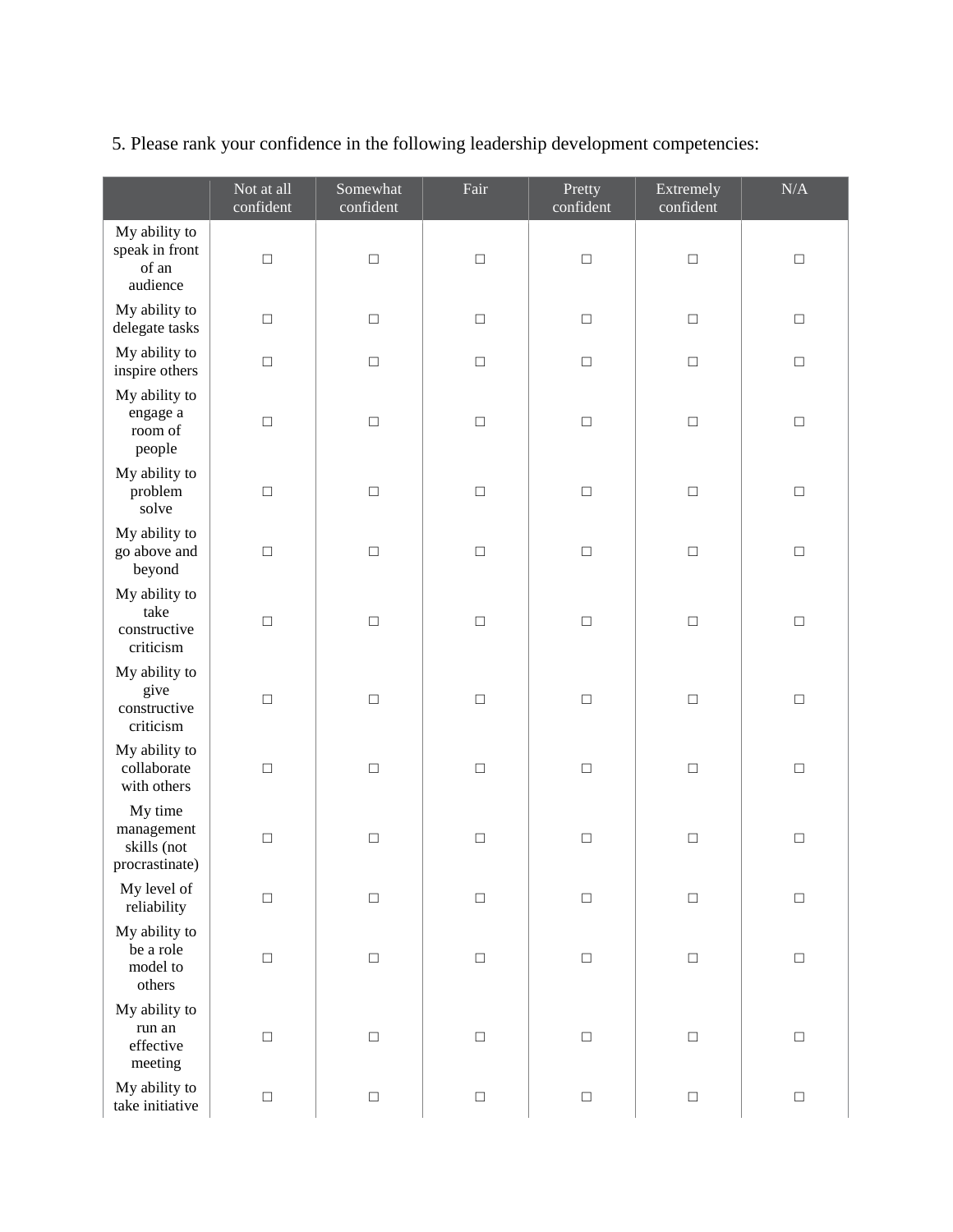| My teamwork<br>skills            | $\Box$ | $\Box$ | П |  |
|----------------------------------|--------|--------|---|--|
| My customer<br>service skills    | П      | $\Box$ | П |  |
| My event<br>management<br>skills | □      | $\Box$ | П |  |
| My event<br>planning<br>skills   |        | $\Box$ | П |  |

6. Mark all of the following items that you feel you've improved upon the most throughout the 2014-2015 academic year in your leadership position: Please check at least five if possible.

- $\Box$  My organizational skills
- □ My verbal communication skills
- $\square$  My marketing skills
- $\Box$  My knowledge of social media outlets
- $\Box$  My level of creativity<br> $\Box$  My level of self confid
- $\Box$  My level of self confidence  $\Box$  My overall attitude
- $\Box$  My overall attitude  $\Box$  My ability to use Li
- $\Box$  My ability to use LinkedIn  $\Box$  My ability to create a resun
- $\Box$  My ability to create a resume  $\Box$  My ability to create a cover le
- $\Box$  My ability to create a cover letter  $\Box$  My ability to work with staff prof
- $\Box$  My ability to work with staff professionals  $\Box$  My ability to work with other professionals
- $\Box$  My ability to work with other professionals  $\Box$  My networking skills
- $\Box$  My networking skills  $\Box$  My interviewing skills
- $\Box$  My interviewing skills  $\Box$  My email professionali
- $\Box$  My email professionalism<br> $\Box$  My overall professionalism
- □ My overall professionalism
- $\Box$  My ability to speak in front of an audience  $\Box$  My ability to delegate tasks
- $\Box$  My ability to delegate tasks  $\Box$  My ability to inspire others
- My ability to inspire others
- $\Box$  My ability to engage a room of people<br> $\Box$  My ability to problem solve
- $\Box$  My ability to problem solve  $\Box$  My ability to go above and b
- $\Box$  My ability to go above and beyond  $\Box$  My ability to take constructive critic
- $\Box$  My ability to take constructive criticism  $\Box$  My ability to give constructive criticism
- $\Box$  My ability to give constructive criticism  $\Box$  My ability to collaborate with others
- My ability to collaborate with others
- $\Box$  My time management skills (not procrastinate)<br> $\Box$  My level of reliability
- My level of reliability
- $\Box$  My ability to be a role model to others
- $\Box$  My ability to run an effective meeting  $\Box$  My ability to take initiative
- $\Box$  My ability to take initiative  $\Box$  My teamwork skills
- $\Box$  My teamwork skills  $\Box$  My customer service
- My customer service skills
- □ My event management skills
- □ My event planning skills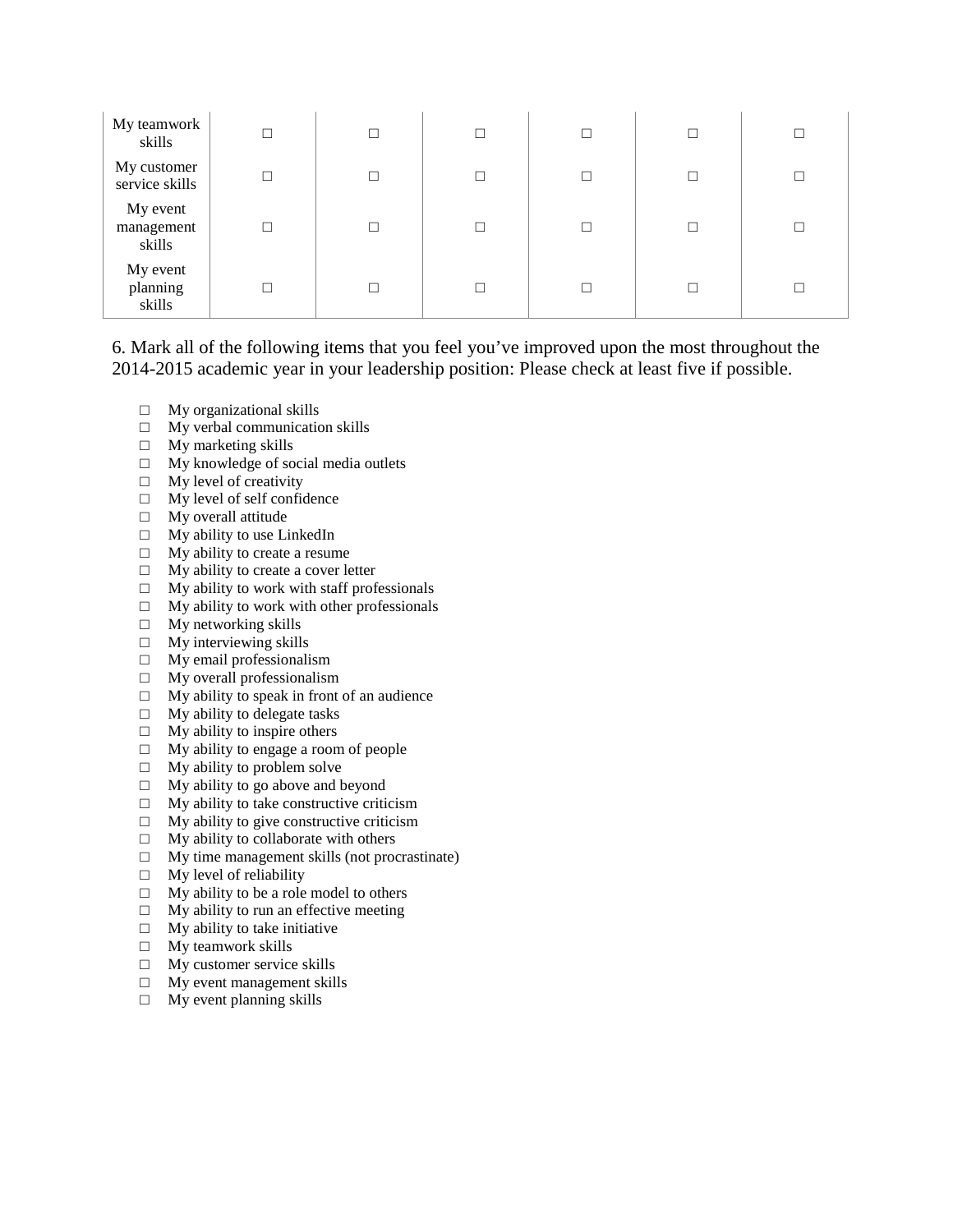7. Given the areas that you feel you've improved upon, please rank your top five:

What I've improved on the most: Second most: Third most: Fourth most: Fifth most:

8. Please mark all of the following that you are a part of: Check all that apply.

- □ DemonTHON
- □ DePaul Activities Board
- □ Fraternity/Sorority Life
- □ OSI Ambassadors
- □ OSI Marketing Team
- □ OSI Student Assistants
- □ Student Government Association

9. What skills are you currently using in your leadership position(s) that will help you with your career goals? Please explain.

10. How helpful will the skills that you gained in your leadership position be in a future job?

|                             | Extremely not<br>helpful | Somewhat<br>helpful | <b>Neutral</b> | It will help | <i>Extremely</i><br>helpful |
|-----------------------------|--------------------------|---------------------|----------------|--------------|-----------------------------|
| Please rank your<br>answer: |                          |                     |                |              |                             |

11. Did you attend the Fall OSI Leaders event on Friday, October 17<sup>th</sup>? During this meeting, we spent time meeting other student leaders in OSI and discussed various skills that are needed in one's leadership position/how to be a successful leader.

- □ Yes
- □ No
- □ Unsure

12. Did you attend the Winter OSI Leaders event on Friday, March 13th? During this meeting, we did peer resume reviews and discussed dos and don'ts of how to create a successful resume and LinkedIn profile.

- □ Yes
- □ No
- □ Unsure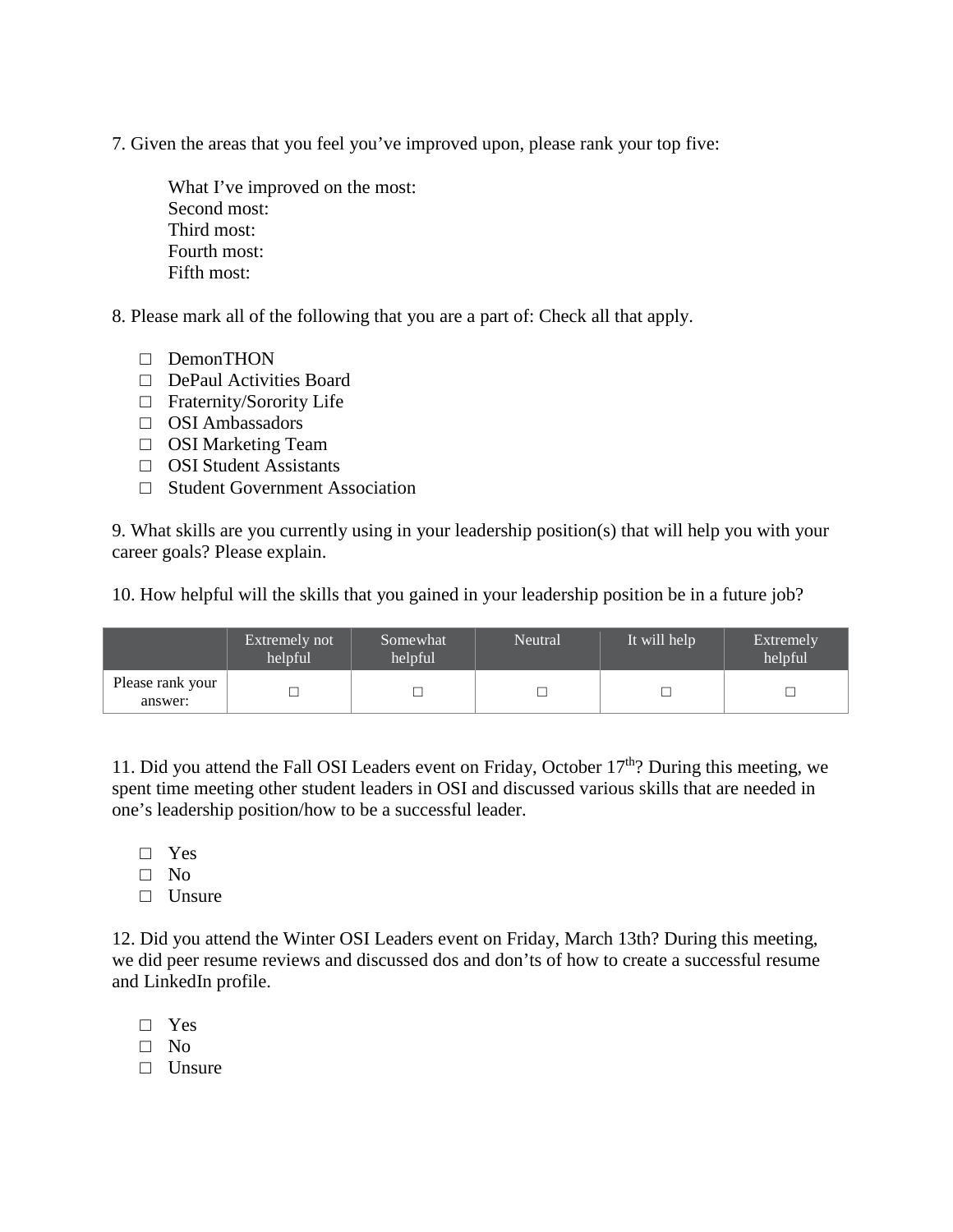13. Did you attend the Spring OSI Leaders event on Friday, April 17th? During this meeting, we had Ed Childs, Assistant Director of the Career Center, come and speak about transferrable skills and how to articulate your skills onto your resume.

- □ Yes
- $\Box$  No
- □ Unsure

## **Appendix III: Transferrable Skills Reflection Assignment**

Being involved in clubs/organizations provides students the opportunity to develop various transferrable skills. These are developed through a student's involvement and later applied to one's career aspirations. In reflecting on the leadership position(s) you have held through the Office of Student Involvement this year (OSI Marketing Team, OSI Ambassadors, OSI Front Desk, SGA, DAB, SAF-B, DemonTHON, and Fraternity/Sorority Life) please complete the following form. Think of the top five transferrable skills that will be useful in your future success that you have gained or strengthen through this role. These skills should correlate with a specific post-graduate goal.

## **Full name:**

**Leadership position(s) held:** 

**Post-graduate goal(s):** *Please be as specific as possible. Is there a certain company you hope to work for? A specific job you hope to have? Graduate school aspirations?*

**\_\_\_\_\_\_\_\_\_\_\_\_\_\_\_\_\_\_\_\_\_\_\_\_\_\_\_\_\_\_\_\_\_\_\_\_\_\_\_\_\_\_\_\_\_\_\_\_\_\_\_\_\_\_\_\_\_\_\_\_\_\_\_\_\_\_\_\_\_\_\_\_\_\_\_\_\_\_ \_\_\_\_\_\_\_\_\_\_\_\_\_\_\_\_\_\_\_\_\_\_\_\_\_\_\_\_\_\_\_\_\_\_\_\_\_\_\_\_\_\_\_\_\_\_\_\_\_\_\_\_\_\_\_\_\_\_\_\_\_\_\_\_\_\_\_\_\_\_\_\_\_\_\_\_\_\_ \_\_\_\_\_\_\_\_\_\_\_\_\_\_\_\_\_\_\_\_\_\_\_\_\_\_\_\_\_\_\_\_\_\_\_\_\_\_\_\_\_\_\_\_\_\_\_\_\_\_\_\_\_\_\_\_\_\_\_\_\_\_\_\_\_\_\_\_\_\_\_\_\_\_\_\_\_\_**

**\_\_\_\_\_\_\_\_\_\_\_\_\_\_\_\_\_\_\_\_\_\_\_\_\_\_\_\_\_\_\_\_\_\_\_\_\_\_\_\_\_\_\_\_\_\_\_\_\_\_\_\_\_\_\_\_\_\_\_\_\_\_\_\_\_\_\_\_\_\_\_\_\_\_\_\_\_\_ \_\_\_\_\_\_\_\_\_\_\_\_\_\_\_\_\_\_\_\_\_\_\_\_\_\_\_\_\_\_\_\_\_\_\_\_\_\_\_\_\_\_\_\_\_\_\_\_\_\_\_\_\_\_\_\_\_\_\_\_\_\_\_\_\_\_\_\_\_\_\_\_\_\_\_\_\_\_ \_\_\_\_\_\_\_\_\_\_\_\_\_\_\_\_\_\_\_\_\_\_\_\_\_\_\_\_\_\_\_\_\_\_\_\_\_\_\_\_\_\_\_\_\_\_\_\_\_\_\_\_\_\_\_\_\_\_\_\_\_\_\_\_\_\_\_\_\_\_\_\_\_\_\_\_\_\_**

**\_\_\_\_\_\_\_\_\_\_\_\_\_\_\_\_\_\_\_\_\_\_\_\_\_\_\_\_\_\_\_\_\_\_\_\_\_\_\_\_\_\_\_\_\_\_\_\_\_\_\_\_\_\_\_\_\_\_\_\_\_\_\_\_\_\_\_\_\_\_\_\_\_\_\_\_\_\_ \_\_\_\_\_\_\_\_\_\_\_\_\_\_\_\_\_\_\_\_\_\_\_\_\_\_\_\_\_\_\_\_\_\_\_\_\_\_\_\_\_\_\_\_\_\_\_\_\_\_\_\_\_\_\_\_\_\_\_\_\_\_\_\_\_\_\_\_\_\_\_\_\_\_\_\_\_\_**

## **Skill #1:**

**I have demonstrated this skill in the following ways:**

**How this skill applies to my post-graduate goal(s):**

**Skill #2:** 

**\_\_\_\_\_\_\_\_\_\_\_\_\_\_\_\_\_\_\_\_\_**

**I have demonstrated this skill in the following ways:**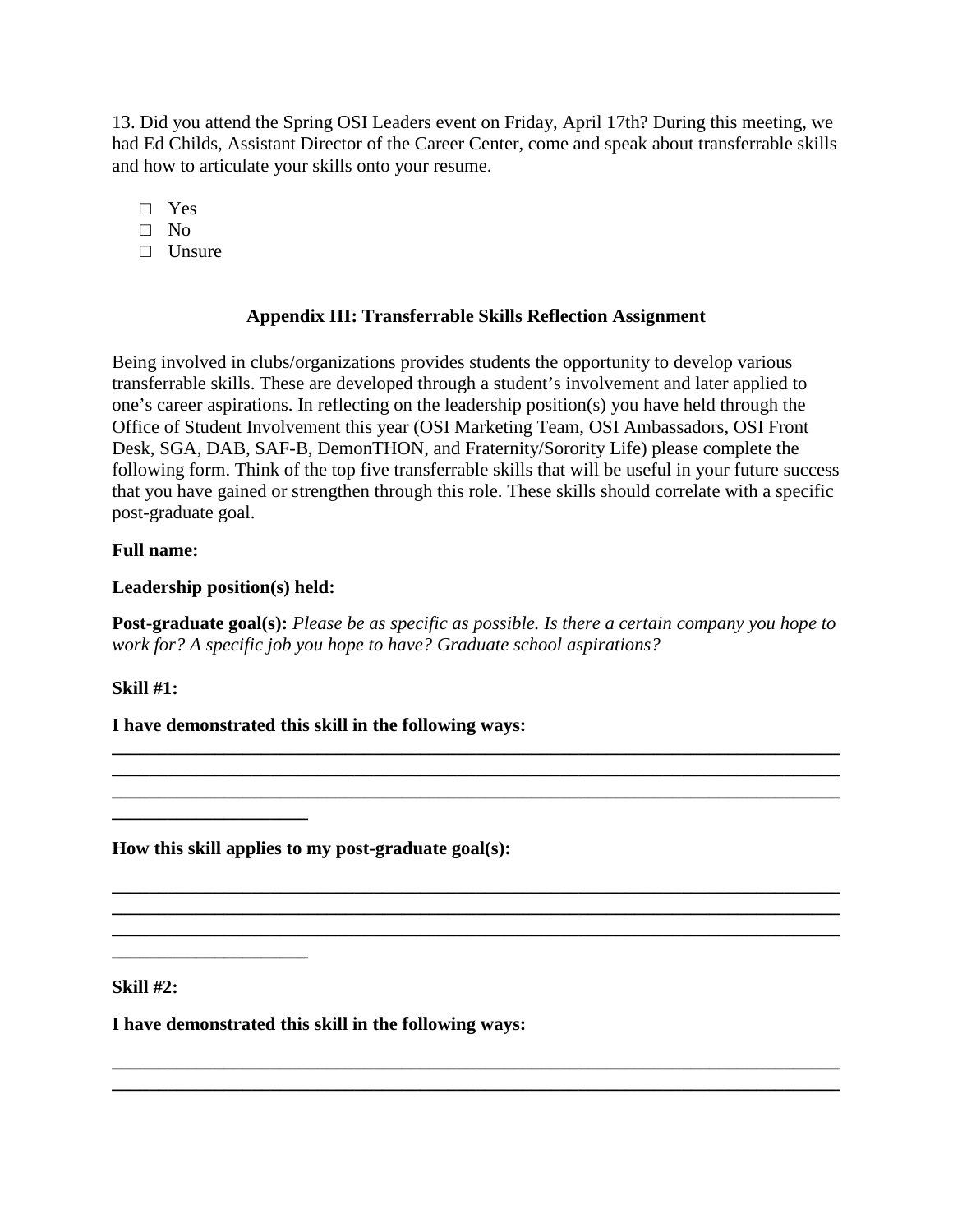How this skill applies to my post-graduate goal(s):

**Skill #3:** 

I have demonstrated this skill in the following ways:

How this skill applies to my post-graduate goal(s):

**Skill #4:** 

I have demonstrated this skill in the following ways:

How this skill applies to my post-graduate goal(s):

**Skill #5:** 

I have demonstrated this skill in the following ways: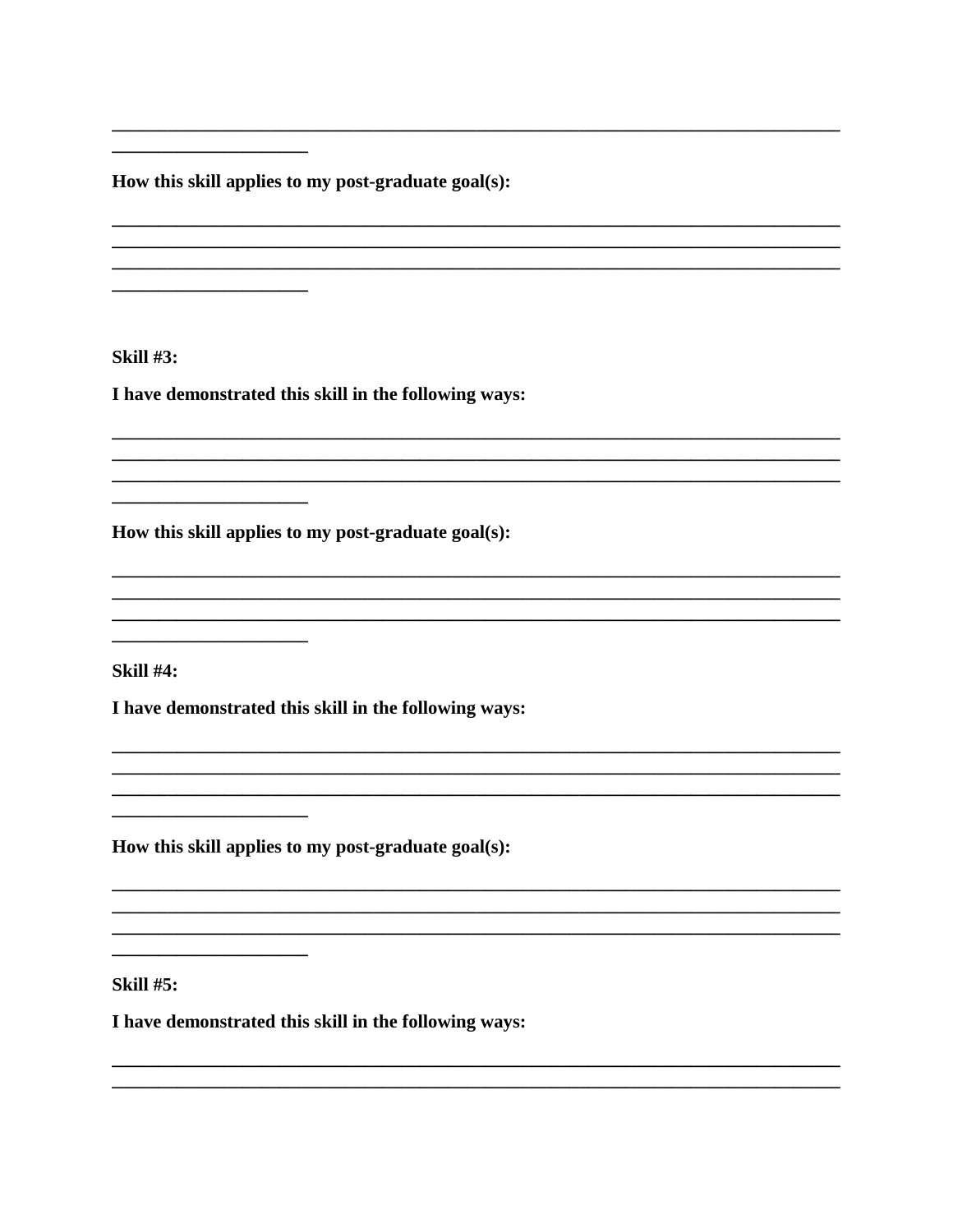How this skill applies to my post-graduate goal(s):



### **Appendix IV: Post Assessment Survey Graphs**

Graph 1: Skills ranked in regards to their current position in OSI.

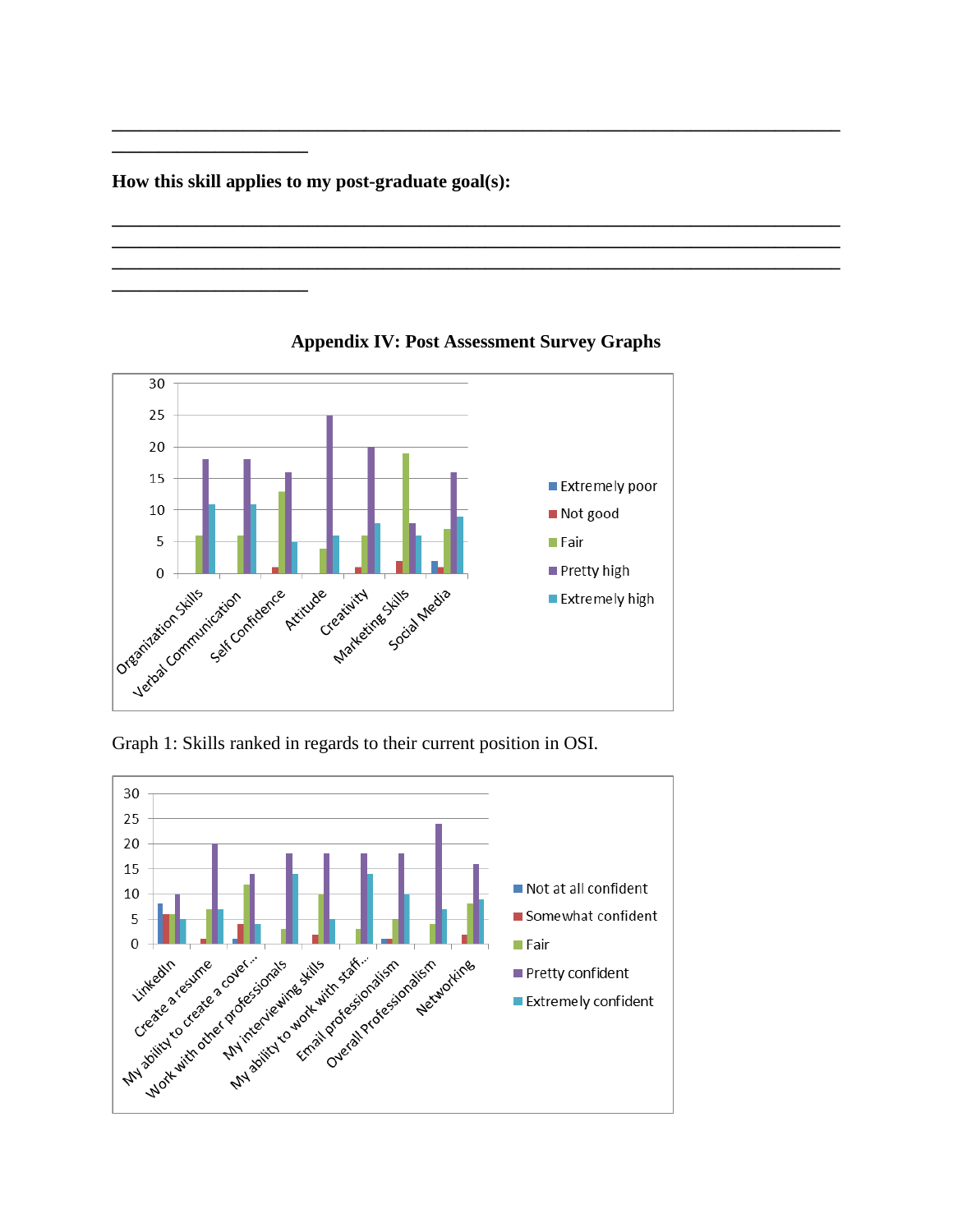

Graph 2: Self-confidence in skills related to professional competency and interview readiness

Graph 3: Self-confidence in skills related to leadership development and post-graduate readiness

#### **Appendix V: Pre and Post Assessment Comparative Results**

| <b>Pre Test</b>                          | <b>Mean</b> |
|------------------------------------------|-------------|
| Ability to use LinkedIn                  | 2.94        |
| Ability to create a resume.              | 3.94        |
| Ability to create a cover letter         | 3.46        |
| Ability to work with other professionals | 4.31        |
| Interviewing skills                      | 3.74        |
| Ability to work with staff professionals | 4.31        |
| Email professionalism                    | 4.00        |
| Overall level of professionalism         | 4.09        |
| Networking skills                        | 3.91        |
|                                          |             |
|                                          |             |
| <b>Post Test</b>                         | <b>Mean</b> |
| Ability to use LinkedIn                  | 3.43        |
| Ability to create a resume               | 4.33        |
| Ability to create a cover letter         | 3.76        |
| Ability to work with other professionals | 4.57        |
| Interviewing skills                      | 3.95        |
| Ability to work with staff professionals | 4.62        |
| Email professionalism                    | 4.33        |
| Overall level of professionalism         | 4.24        |

#### **I. Domain I Pre/Post Assessment Comparisons**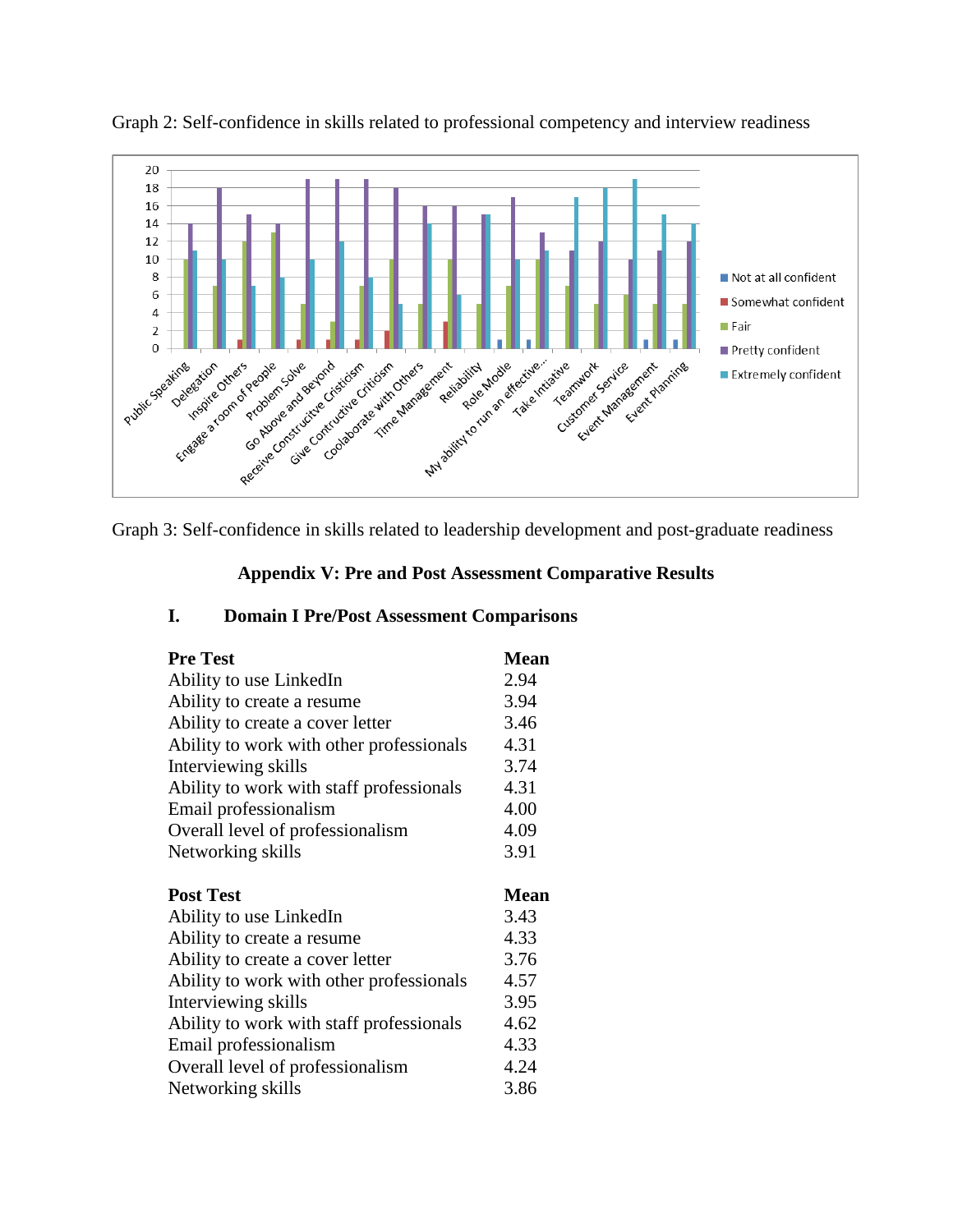Self-reported on a scale of 1-5 1= extremely poor confidence 3= fair confidence 5= extremely confident

## II. Domain II Pre/Post Assessment Comparisons

| <b>Pre Test</b>                        | <b>Mean</b> |
|----------------------------------------|-------------|
| Ability to speak in public             | 4.03        |
| Ability to delegate                    | 4.09        |
| Ability to inspire others              | 3.80        |
| Ability to engage a room of people     | 3.86        |
| Ability to problem solve               | 4.09        |
| Ability to go above and beyond         | 4.20        |
| Ability to take constructive criticism | 3.97        |
| Ability to give constructive criticism | 3.74        |
| Ability to collaborate                 | 4.26        |
| Time management                        | 3.71        |
| Reliability                            | 4.29        |
| Ability to role model for others       | 4.00        |
| Ability to run an effective meeting    | 3.94        |
| Ability to take initiative             | 4.29        |
| Teamwork                               | 4.37        |
| <b>Customer Service</b>                | 4.37        |
| <b>Event Management</b>                | 4.22        |
| <b>Event Planning</b>                  | 4.19        |
|                                        |             |
| <b>Post Test</b>                       | <b>Mean</b> |
| Ability to speak in public             | 4.19        |
| Ability to delegate                    | 4.38        |
| Ability to inspire others              | 4.05        |
| Ability to engage a room of people     | 4.19        |
| Ability to problem solve               | 4.52        |
| Ability to go above and beyond         | 4.52        |
| Ability to take constructive criticism | 4.24        |
| Ability to give constructive criticism | 4.05        |
| Ability to collaborate                 | 4.43        |
| Time management                        | 3.86        |
| Reliability                            | 4.43        |
| Ability to role model for others       | 4.19        |
| Ability to run an effective meeting    | 4.20        |
| Ability to take initiative             | 4.48        |
| Teamwork                               | 4.57        |
| <b>Customer Service</b>                | 4.67        |
| <b>Event Management</b>                | 4.25        |